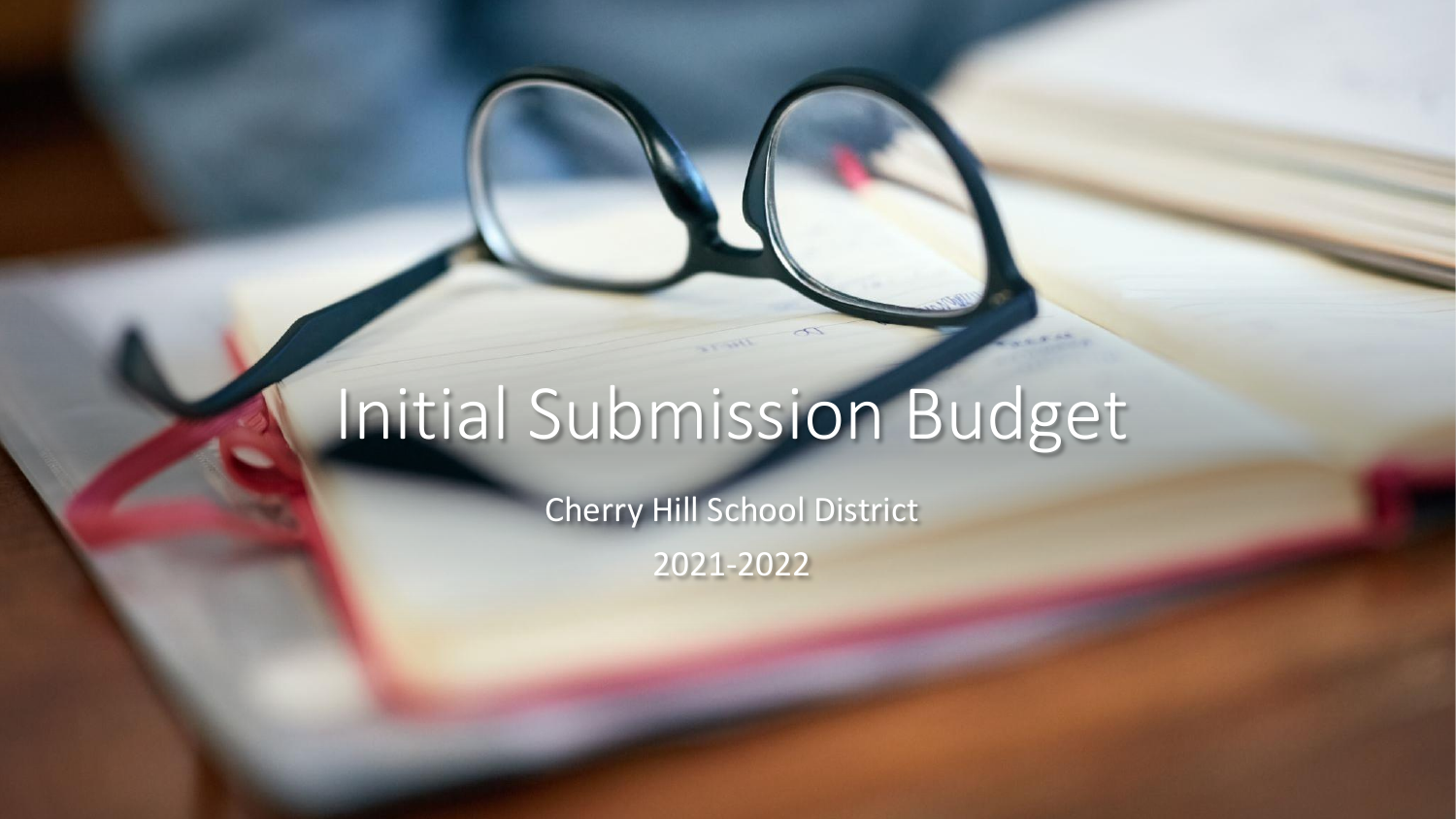### BUDGET HIGHLIGHTS

#### + **CURRICULUM AND TECHNOLOGY**

- **Curriculum** -We continue to provide a robust curriculum but the NJDOE is revising standards in Social Studies and World Language. For ESL – the WIDA Standards are also being revised.
	- o **Social Studies** program for grades K-12 to align with the newly revised NJSLS Social Studies standards and to meet the needs of the student population. Although we have a variety of resources, this is an opportunity to reevaluate materials used across the K-12 spectrum.
	- **World Language** program for grades K-12 to align with the newly revised NJSLS World Language standards and to meet the needs of the student population. Although we have a variety of resources, this is an opportunity to make materials across the district more consistent.
	- o **ESL** program for grades K-12 to align with the newly revised WIDA Standards and to meet the needs of the growing student population
- **Technology** We will continue the momentum we have as an effect of COVID-19, enhance our infrastructure and continue to expand our technology capacity. Additional funds have been allocated for infrastructure improvements, professional development, and technology devices not limited to Chromebooks and laptops but to include interactive flat panels, virtual reality, STEM devices, and 3D printers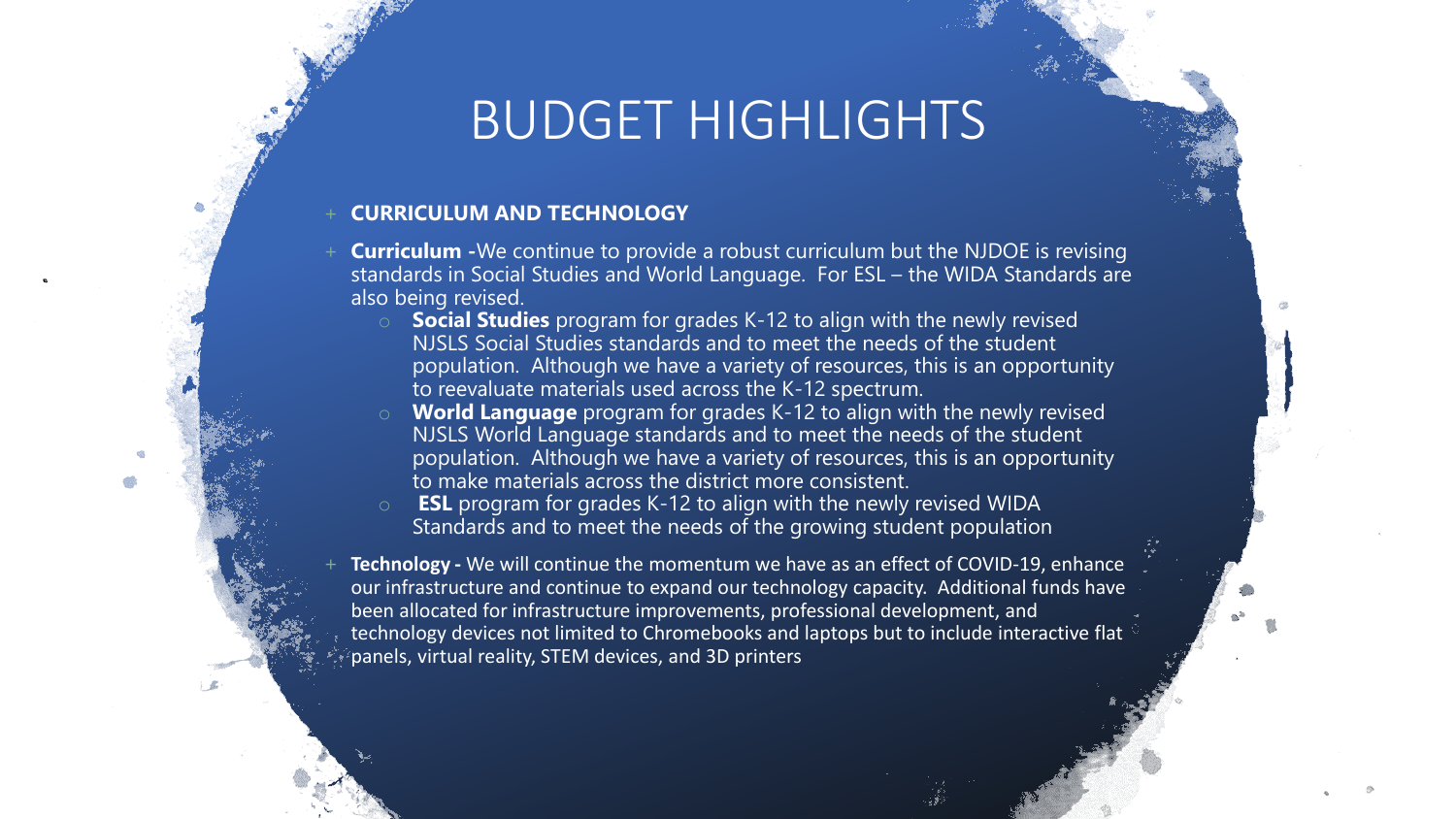|               |               | <b>Proposed</b> |                   |                       |
|---------------|---------------|-----------------|-------------------|-----------------------|
| <b>Actual</b> | <b>Budget</b> | <b>Budget</b>   |                   |                       |
| 2019-20       | 2020-21       | 2021-22         | <b>Difference</b> | $\frac{\%}{\sqrt{2}}$ |
| 57,012,162    | 64,491,532    | 65,645,938      | 1,154,406         | 1.8%                  |
| 20,366,383    | 21,903,621    | 22,990,398      | 1,086,777         | 5.0%                  |
| 3,248,157     | 3,500,602     | 3,545,315       | 44,713            | 1.3%                  |
| 2,465,798     | 2,664,331     | 2,691,631       | 27,300            | 1.1%                  |
| 5,975         | 30,000        | 30,000          |                   | 0.0%                  |
| 83,098,475    | 92,590,086    | 94,903,282      | 2,313,196         | 2.5%                  |
|               |               |                 |                   |                       |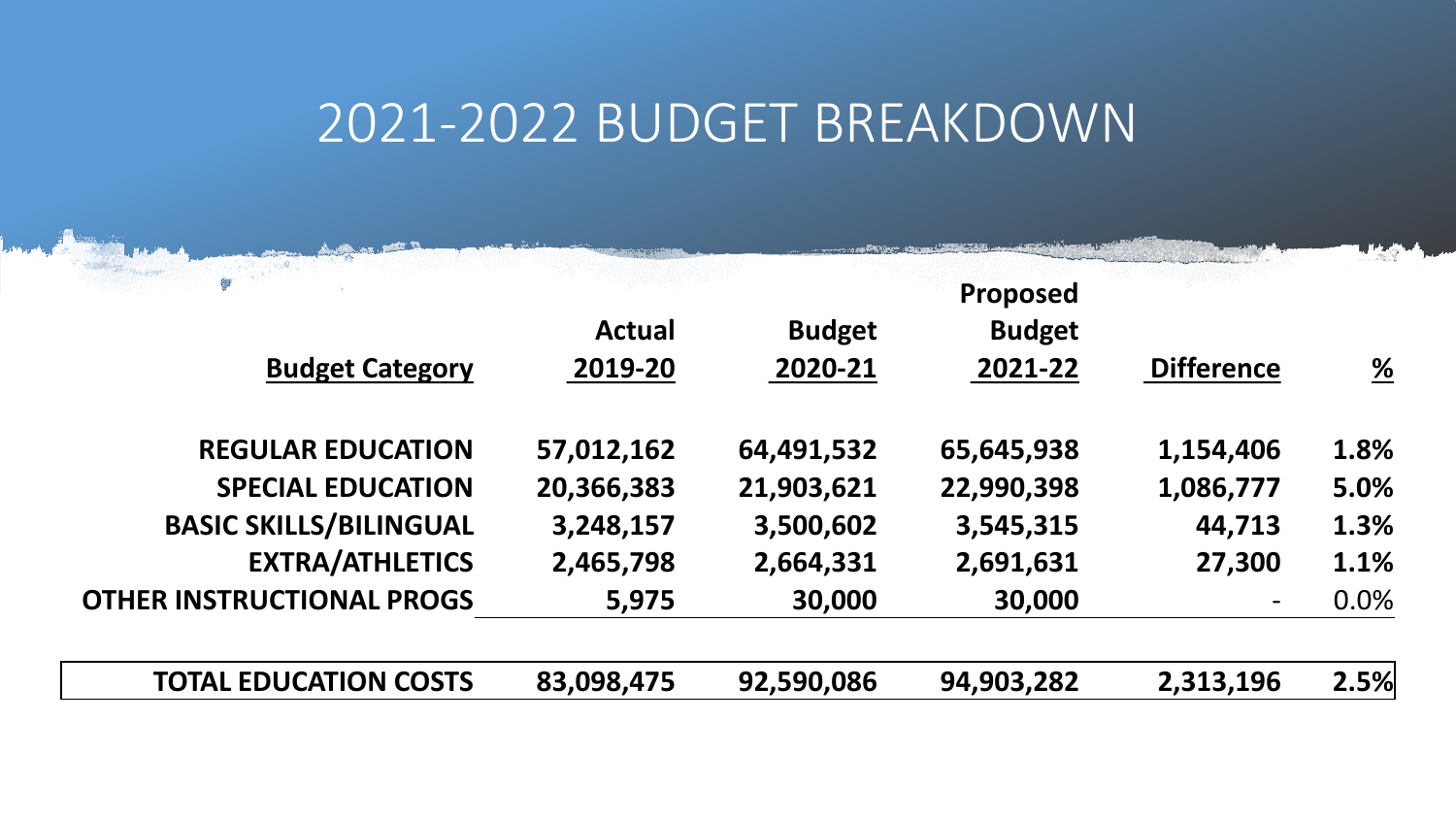| album inser                      |               |               | Proposed      |                   |                       |
|----------------------------------|---------------|---------------|---------------|-------------------|-----------------------|
|                                  | <b>Actual</b> | <b>Budget</b> | <b>Budget</b> |                   |                       |
| <b>Budget Category</b>           | 2019-20       | 2020-21       | 2021-22       | <b>Difference</b> | $\frac{\%}{\sqrt{2}}$ |
| <b>OUT OF DISTRICT TUITION</b>   | 10,455,660    | 11,165,622    | 10,910,592    | (255,030)         | $-2.3%$               |
| <b>STUDENT SERVICES</b>          | 16,014,376    | 17,670,258    | 17,810,811    | 140,553           | 0.8%                  |
| <b>CURRICULUM/PD/MEDIA</b>       |               |               |               |                   |                       |
| <b>SERVICES</b>                  | 3,044,749     | 3,574,152     | 3,767,186     | 193,034           | 5.4%                  |
| <b>ADMINISTRATION</b>            | 15,050,538    | 16,722,027    | 16,152,951    | (569, 076)        | $-3.4%$               |
| <b>MAINTENANCE - SECURITY</b>    | 13,254,007    | 14,118,304    | 13,840,549    | (277, 755)        | $-2.0%$               |
| <b>TRANSPORTATION</b>            | 11,032,477    | 13,349,765    | 13,800,318    | 450,553           | 3.4%                  |
| <b>EMPLOYEE BENEFITS</b>         | 35,863,654    | 39,387,871    | 44,078,502    | 4,690,631         | 11.9%                 |
| <b>TOTAL SUPPORT/OPERATIONAL</b> | 104,715,461   | 115,987,999   | 120,360,909   | 4,372,910         | 3.8%                  |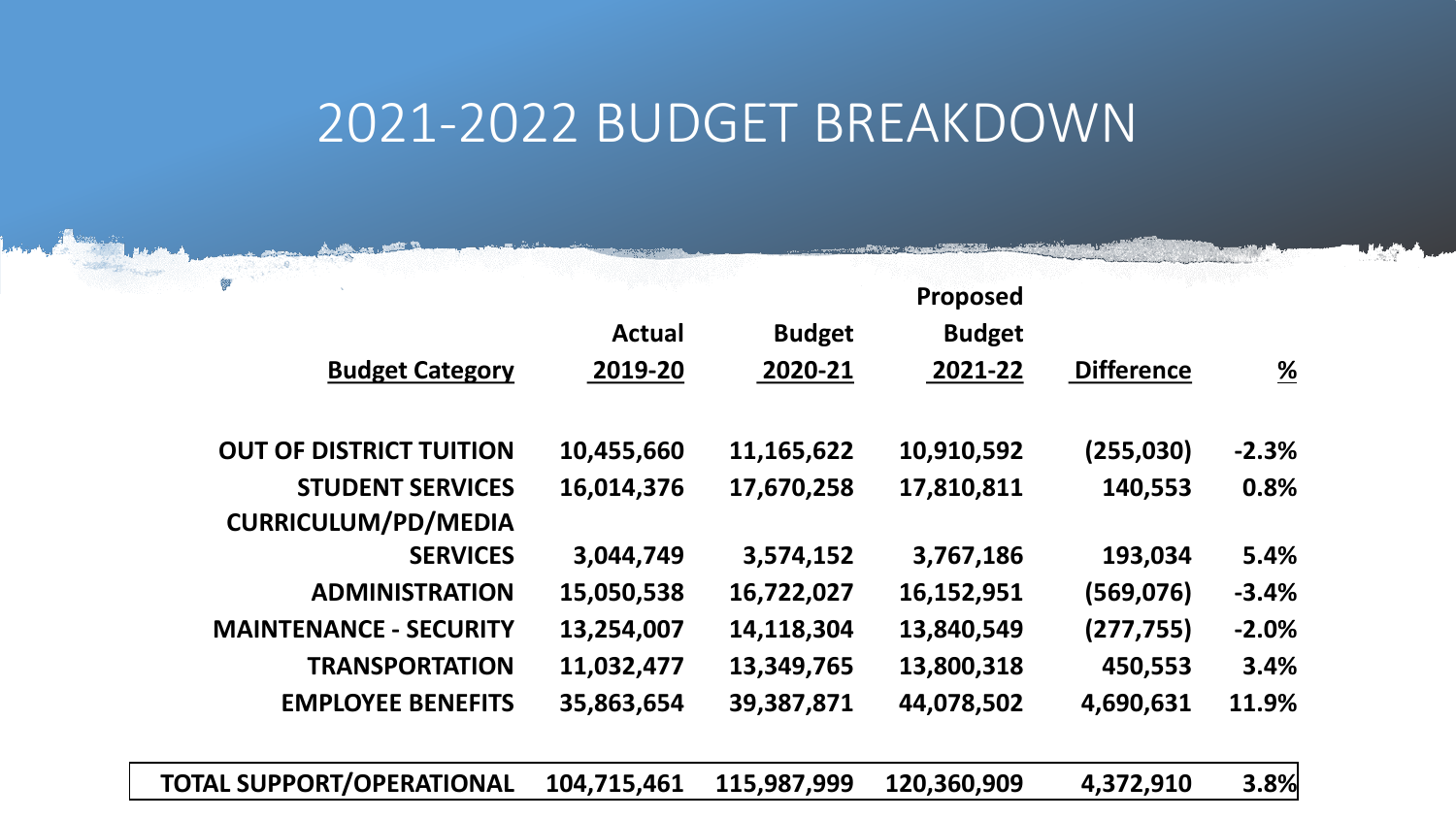| <b>COMPANY ANTIOTY</b>           |               |               |               |                   |                       |
|----------------------------------|---------------|---------------|---------------|-------------------|-----------------------|
|                                  |               |               | Proposed      |                   |                       |
|                                  | <b>Actual</b> | <b>Budget</b> | <b>Budget</b> |                   |                       |
| <b>Budget Category</b>           | 2019-20       | 2020-21       | 2021-22       | <b>Difference</b> | $\frac{\%}{\sqrt{2}}$ |
| <b>EQUIPMENT</b>                 | 1,065,837     | 1,342,846     | 2,221,056     | 878,210           | 65.4%                 |
| <b>CONSTRUCTION</b>              | 939,503       | 1,847,982     | 155,400       | (1,692,582)       | $-91.6%$              |
| <b>TRANSFER FROM CAP RESERVE</b> | 10,200,000    | 10,430,000    | 3,650,000     | (6,780,000)       | $-65.0%$              |
| <b>LPA/SDA ASSESSMENT</b>        | 67,659        | 67,659        | 67,659        |                   | 0.0%                  |
| <b>TOTAL CAPITAL OUTLAY</b>      | 12,272,999    | 13,688,487    | 6,094,115     | (7,594,372)       | $-55.5%$              |
| <b>TOTAL GENERAL FUND BUDGET</b> | 200,086,935   | 222,266,572   | 221,358,306   | (908,266)         | $-0.5%$               |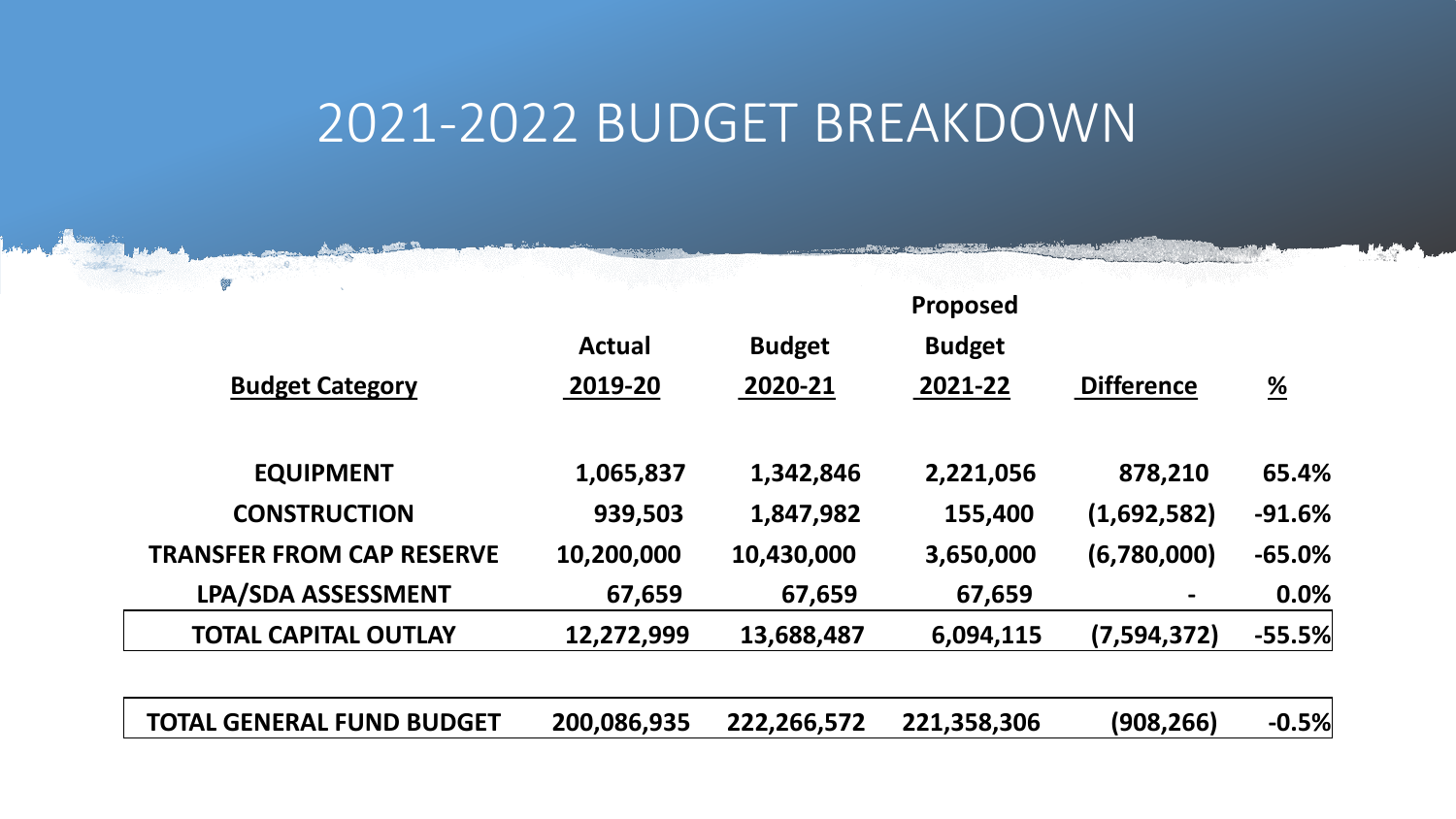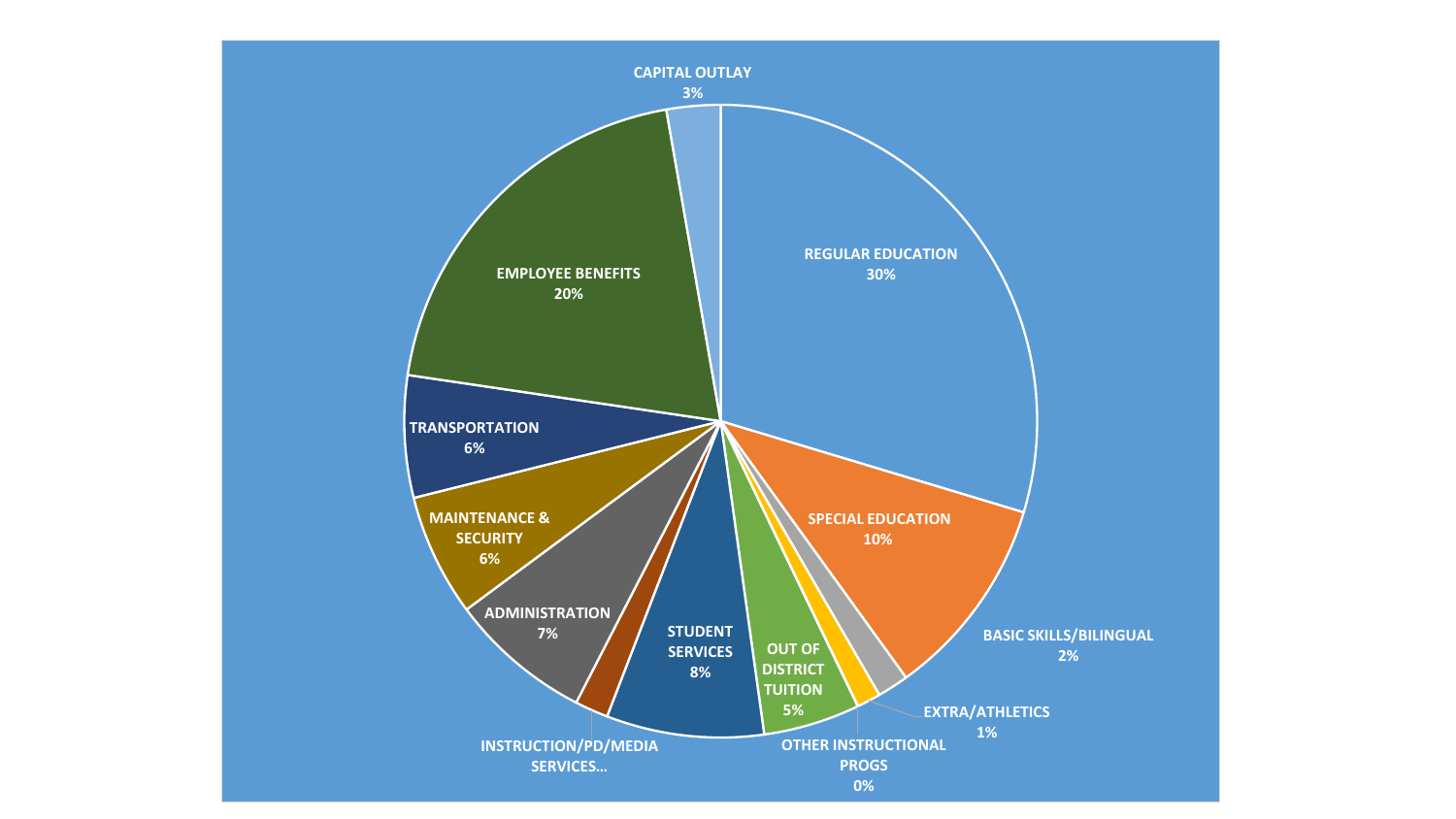### CAPITAL RESERVE ACCOUNT

#### Partial Roof Replacements - \$1,800,000

• Harte, Johnson, Paine and Rosa

#### Generator Replacements - \$1,200,000

• Mann, Paine and Sharp

ADA work at Beck and Paine - \$650,000

Funded by Capital Reserve account - \$3,650,000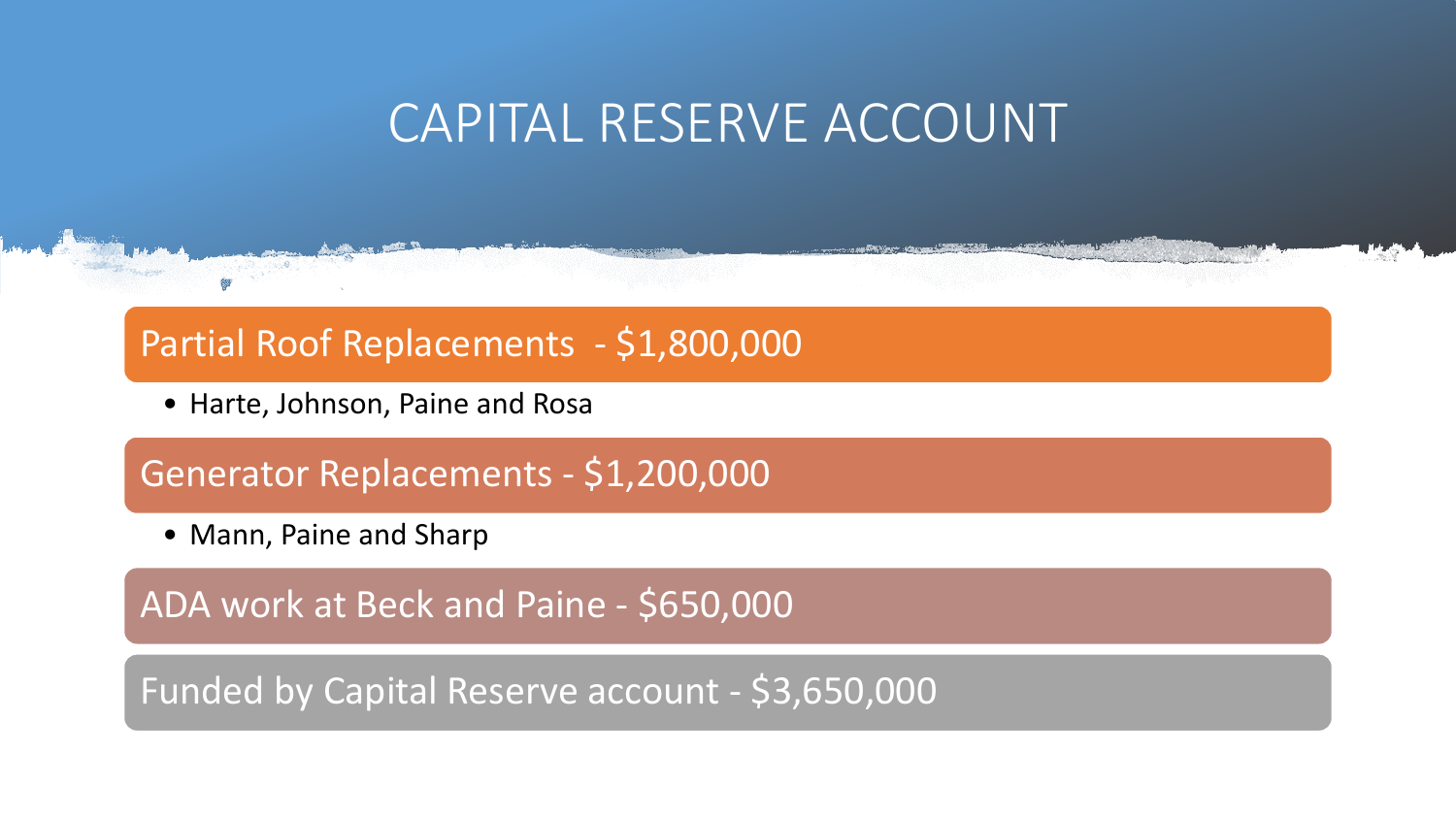**Proposed** 

|                 | <b>Actual</b> | <b>Budget</b>                       | <b>Budget</b>        |                   |                       |
|-----------------|---------------|-------------------------------------|----------------------|-------------------|-----------------------|
|                 | 2019-20       | 2020-21                             | 2021-22              | <b>Difference</b> | $\frac{\%}{\sqrt{2}}$ |
| <b>Salaries</b> | 108,680,356   | 115,700,925 118,238,920 2,537,995   |                      |                   | 2.2%                  |
| <b>Benefits</b> | 35,863,654    | 39,387,871                          | 44,078,502 4,690,631 |                   | 11.9%                 |
| <b>Other</b>    | 55,542,925    | 67,177,776                          | 59,040,884           | (8, 136, 892)     | $-12.1%$              |
|                 |               | 200,086,935 222,266,572 221,358,306 |                      | (908, 266)        | $-0.4%$               |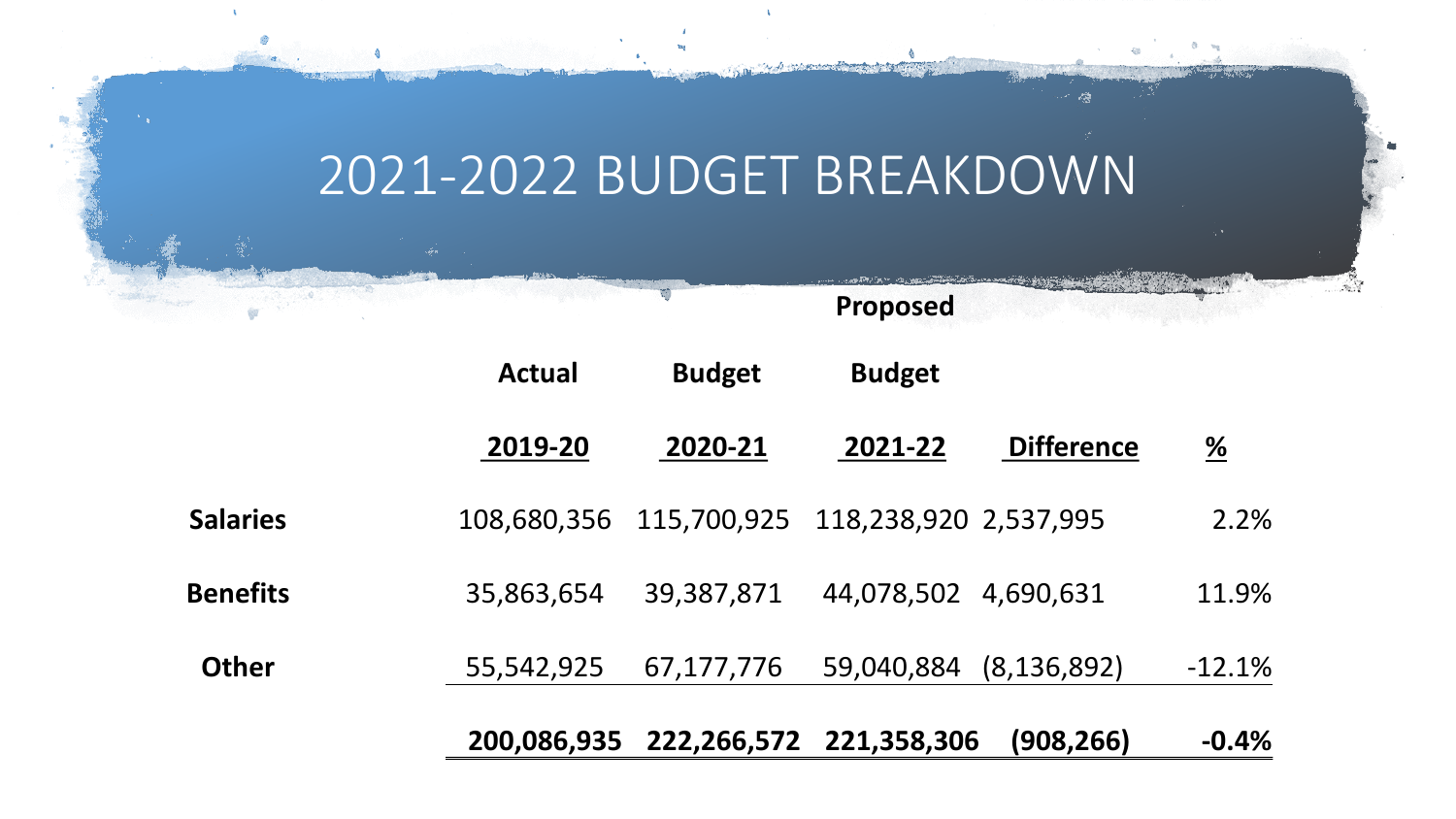# 2021-2022 REVENUE BREAKDOWN

|                                  |               |               | <b>Proposed State</b> |                   |                       |
|----------------------------------|---------------|---------------|-----------------------|-------------------|-----------------------|
|                                  | <b>Actual</b> | <b>Budget</b> | <b>Budget</b>         |                   |                       |
| <b>REVENUE CATEGORY</b>          | 2019-20       | 2020-21       | 2021-22               | <b>Difference</b> | $\frac{\%}{\sqrt{2}}$ |
| <b>TOTAL TAXES</b>               | 176,624,076   | 182,404,621   | 182,404,621           |                   | 0.0%                  |
| <b>TOTAL MISC REVENUES</b>       | 2,111,864     | 2,178,526     | 2,178,526             |                   | 0%                    |
|                                  |               |               |                       |                   |                       |
| <b>Equalization Aid</b>          | 7,821,405     | 8,925,352     | 14,095,097            | 5,169,745         | 57.9%                 |
| <b>Transportation Aid</b>        | 2,884,053     | 2,884,053     | 2,884,053             |                   | 0.0%                  |
| <b>Special Education Aid</b>     | 6,480,802     | 6,480,802     | 6,480,802             |                   | 0.0%                  |
| <b>Security Aid</b>              | 1,238,638     | 1,238,638     | 1,238,638             |                   | 0.0%                  |
| Extraordinary/Other Aid          | 2,794,535     | 1,000,000     | 2,000,000             | 1,000,000         | 100.0%                |
| <b>TOTAL STATE AID</b>           | 21,219,433    | 20,528,845    | 26,698,590            | 6,169,745         | 30.1%                 |
| <b>Federal Aid</b>               | 214,580       | 265,736       | 253,358               | (12, 378)         | $-4.7%$               |
| <b>Fund Balance</b>              | (83,018)      | 5,821,611     | 6,173,211             | 351,600           | 6.0%                  |
| <b>Capital Reserve</b>           |               | 10,430,000    | 3,650,000             | (6,780,000)       | $-65.0%$              |
| <b>Reserve for Encumbrances</b>  |               | 637,233       |                       | (637, 233)        | $-100.0\%$            |
| <b>TOTAL GENERAL FUND BUDGET</b> | 200,086,935   | 222,266,572   | 221,358,306           | (908, 266)        | $-0.5%$               |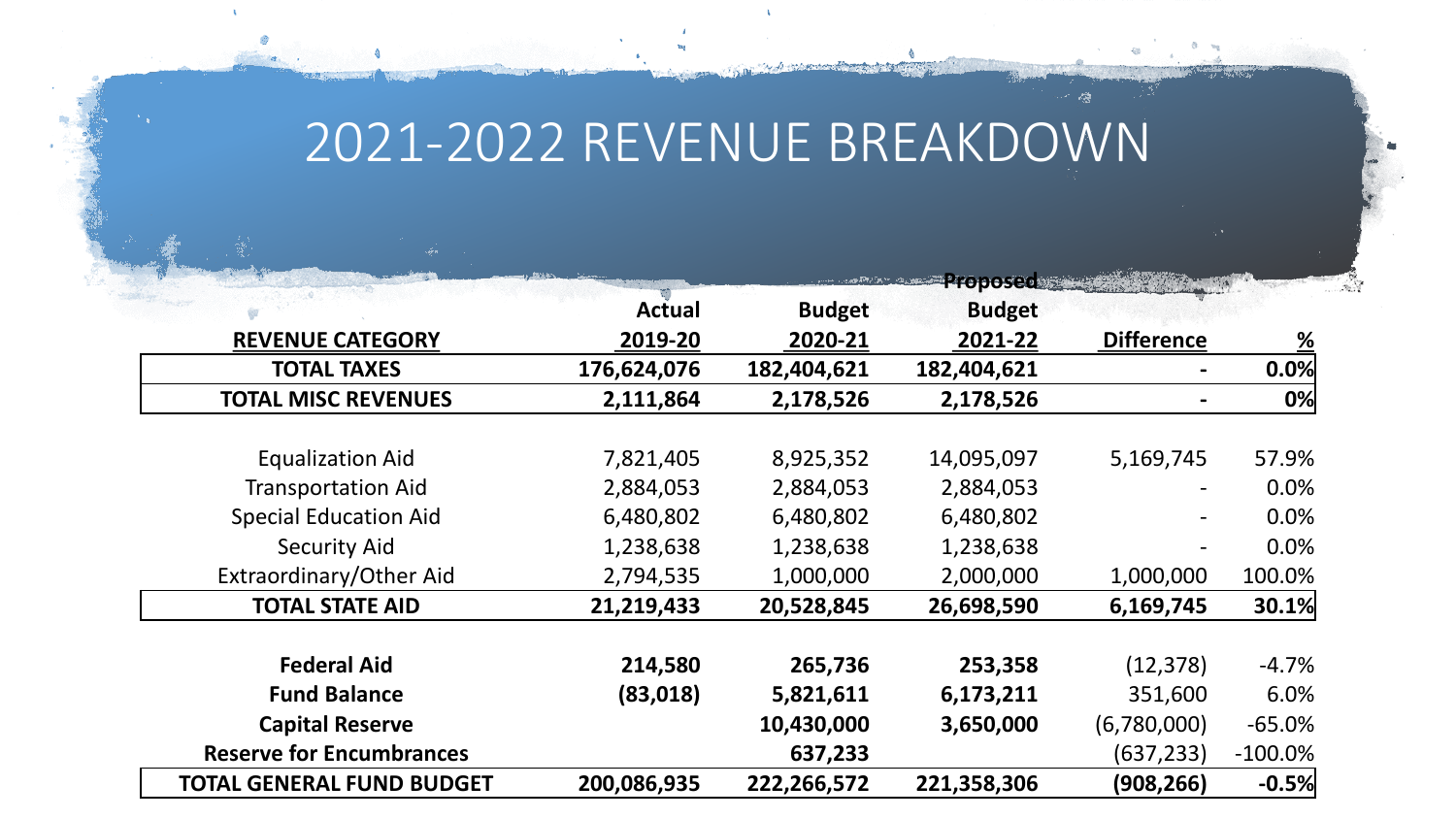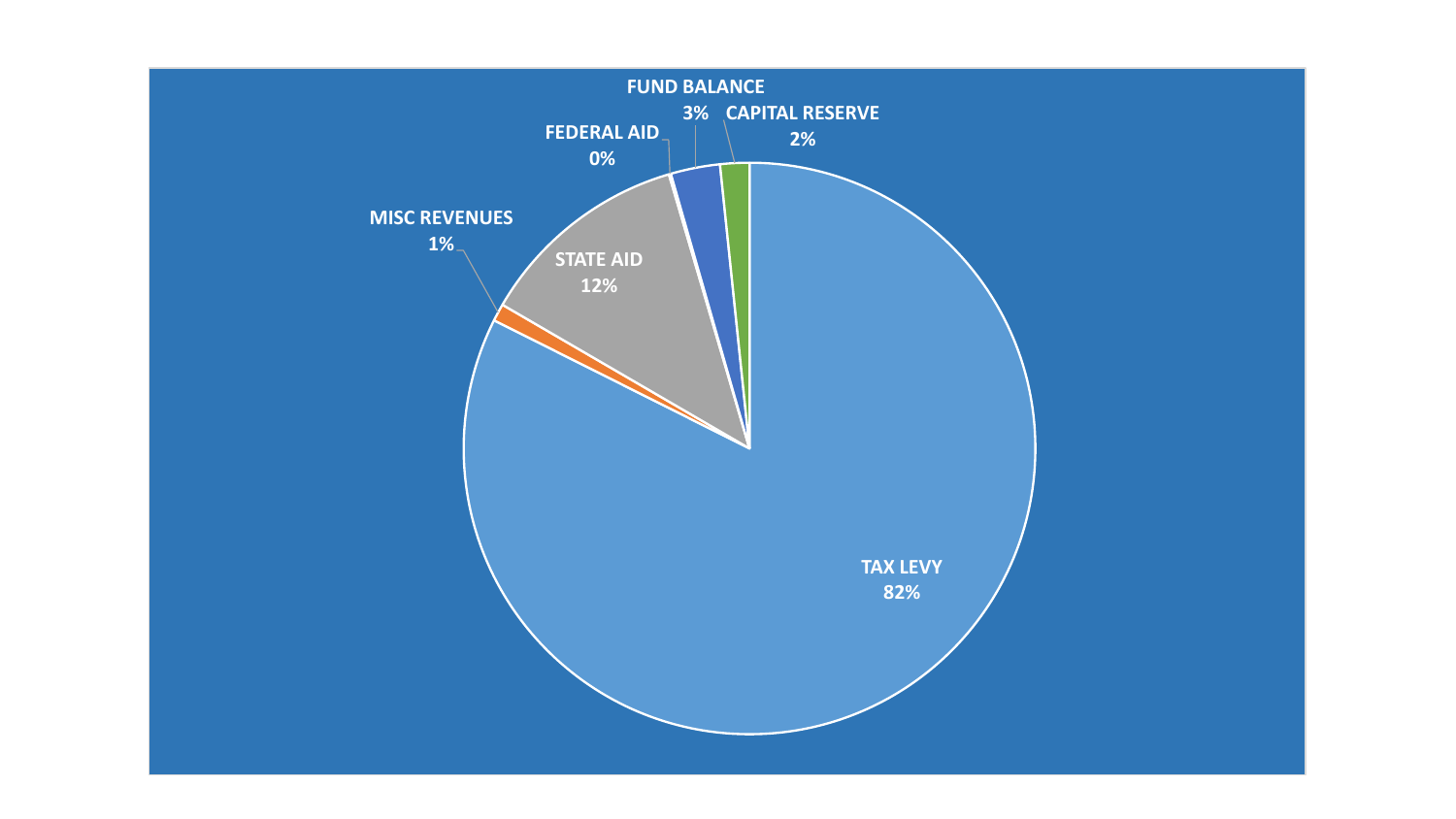# STATE AID

ر<br>ال<del>کترون و م</del>رور و مورد از مورد روک

G

ు :

| <b>State Aid Category</b>   | <b>State Aid</b><br>2019-20 | Original<br>2020-21 | <b>COVID Adjusted</b><br>2020-21* | <b>State Aid</b><br>2021-22 | Original<br><u>+/-</u>   | <b>Covid Adjusted</b><br><u>+/-</u> |
|-----------------------------|-----------------------------|---------------------|-----------------------------------|-----------------------------|--------------------------|-------------------------------------|
| <b>Equalization Aid</b>     | 7,821,405                   | 11,295,270          | 8,925,352                         | 14,095,097                  | 2,799,827                | 5,169,745                           |
| <b>Transportation Aid</b>   | 2,884,053                   | 2,884,053           | 2,884,053                         | 2,884,053                   | $\overline{\phantom{a}}$ |                                     |
| <b>Special Eduction Aid</b> | 6,480,802                   | 6,480,802           | 6,480,802                         | 6,480,802                   | $\overline{\phantom{a}}$ | -                                   |
| <b>Security Aid</b>         | 1,238,638                   | 1,238,638           | 1,238,638                         | 1,238,638                   | $\overline{\phantom{m}}$ |                                     |
| <b>Total State Aid</b>      | 18,424,898                  | 21,898,763          | 19,528,845                        | 24,698,590                  | 2,799,827                | 5,169,745                           |

*\*Budget was reduced by \$2,369,918*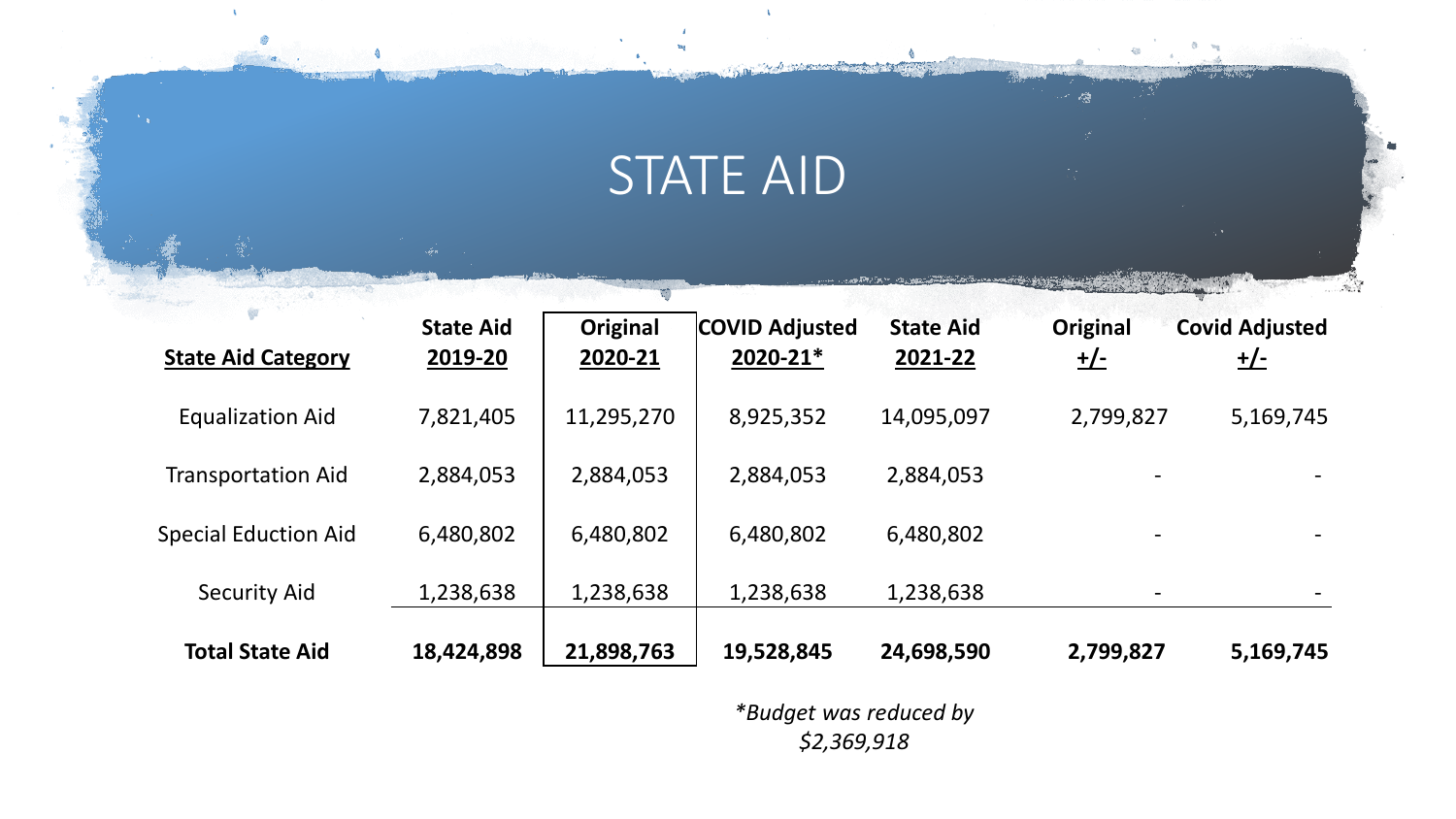#### BUDGET CHANGES 2020-2021

|                         | <b>Acct Number</b> | Original   | Adjusted  | <b>Difference</b> |
|-------------------------|--------------------|------------|-----------|-------------------|
| <b>REVENUES:</b>        |                    |            |           |                   |
| <b>Equalization Aid</b> | 10-3176-000        | 11,295,270 | 8,925,352 | (2,369,918)       |
| <b>EXPENDITURES:</b>    |                    |            |           |                   |
| Construction            | 12-000-400-450     | 2,286,000  | 320,082   | (1,965,918)       |
| <b>Services</b>         |                    |            |           |                   |
| Repair and              | 11-000-261-420     | 404,000    |           | (404,000)         |
| Maintenance             |                    |            |           |                   |
|                         |                    | 2,690,000  | 320,082   | (2,369,918)       |

The District has eliminated several planned projects for the 2020-2021 school year. This includes:

- $\bullet$ Refurbishment of the Mann and Kingston Elementary Schools
- •District Wide Fencing
- •Athletic Field Renovations
- •Beck Media Center Upgrades
- •District Wide Paving
- •District Wide Painting
- •District Wide Flooring Upgrades
- •District Wide Lighting Upgrades
- •Non School Building (Administrative/Operational) HVAC Upgrades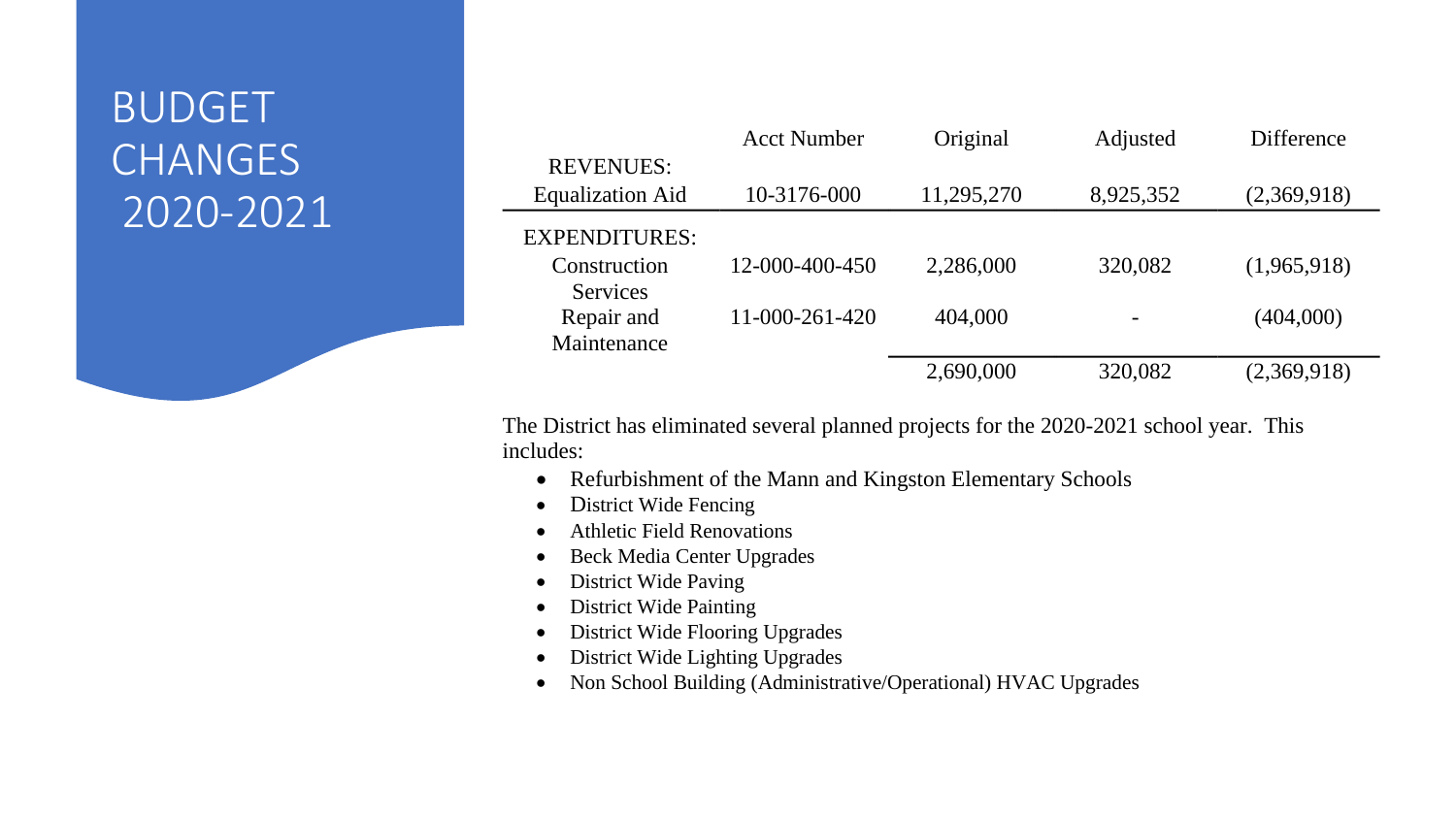# ORIGINAL PROPOSED BUDGET TAX IMPACT

| <b>ESTIMATED TAX IMPACT</b>        | 2020-21     | 2021-22     | <b>Difference</b> | $\%$  |
|------------------------------------|-------------|-------------|-------------------|-------|
| Fund 10 (General Fund)             | 182,404,621 | 184,395,660 | 1,991,039         | 1.09% |
| <b>Estimated Tax Impact</b>        |             |             | 56.39             |       |
| (avg. assessed home -<br>\$225,437 |             |             |                   |       |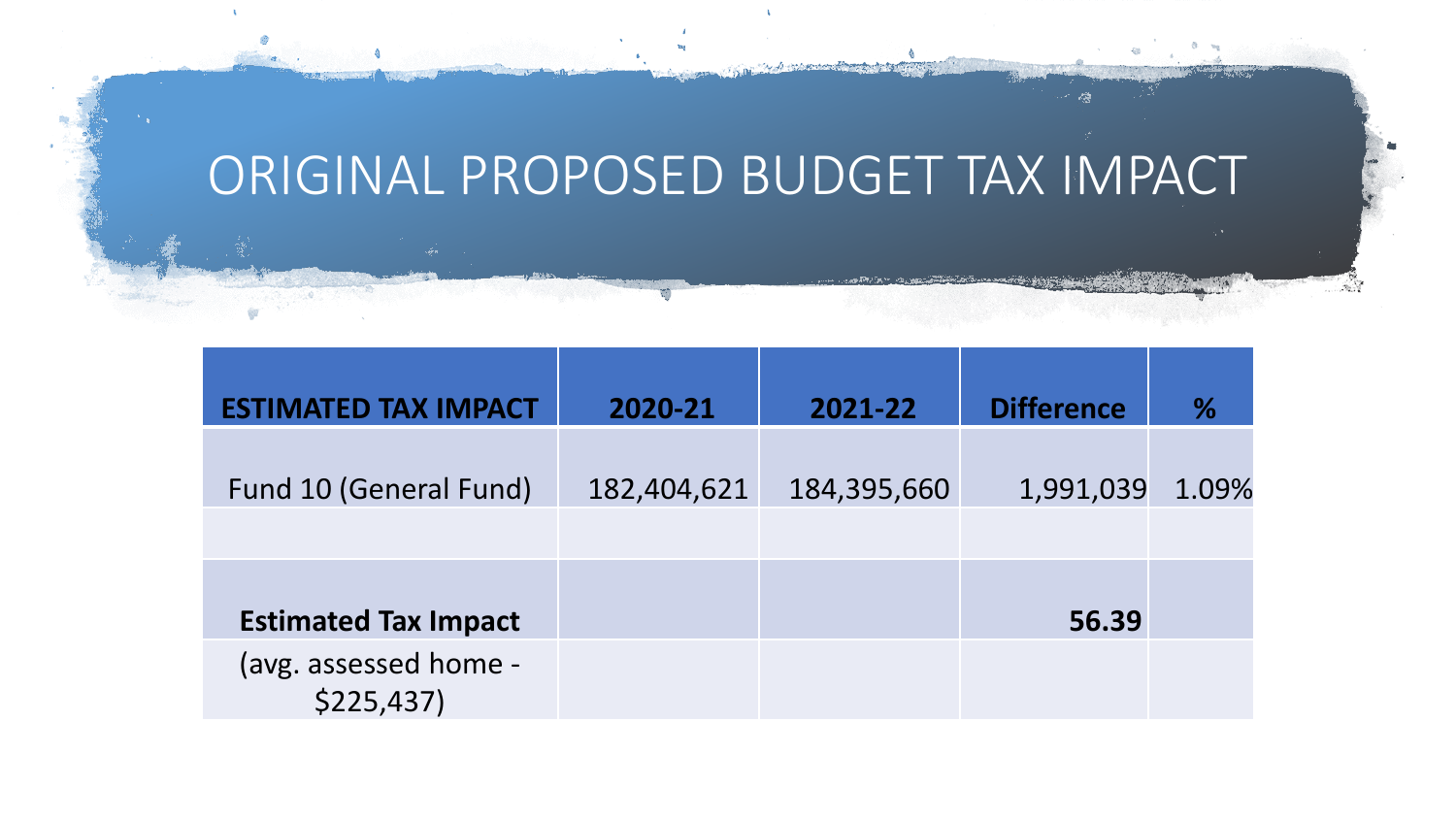# REQUESTED BUDGET TAX IMPACT

| <b>ESTIMATED TAX IMPACT</b>        | 2020-21     | 2021-22     | <b>Difference</b> | $\%$  |
|------------------------------------|-------------|-------------|-------------------|-------|
| <b>Fund 10 (General Fund)</b>      | 182,404,621 | 182,404,621 |                   | $0\%$ |
| <b>Estimated Tax Impact</b>        |             |             |                   |       |
| (avg. assessed home -<br>\$225,437 |             |             |                   |       |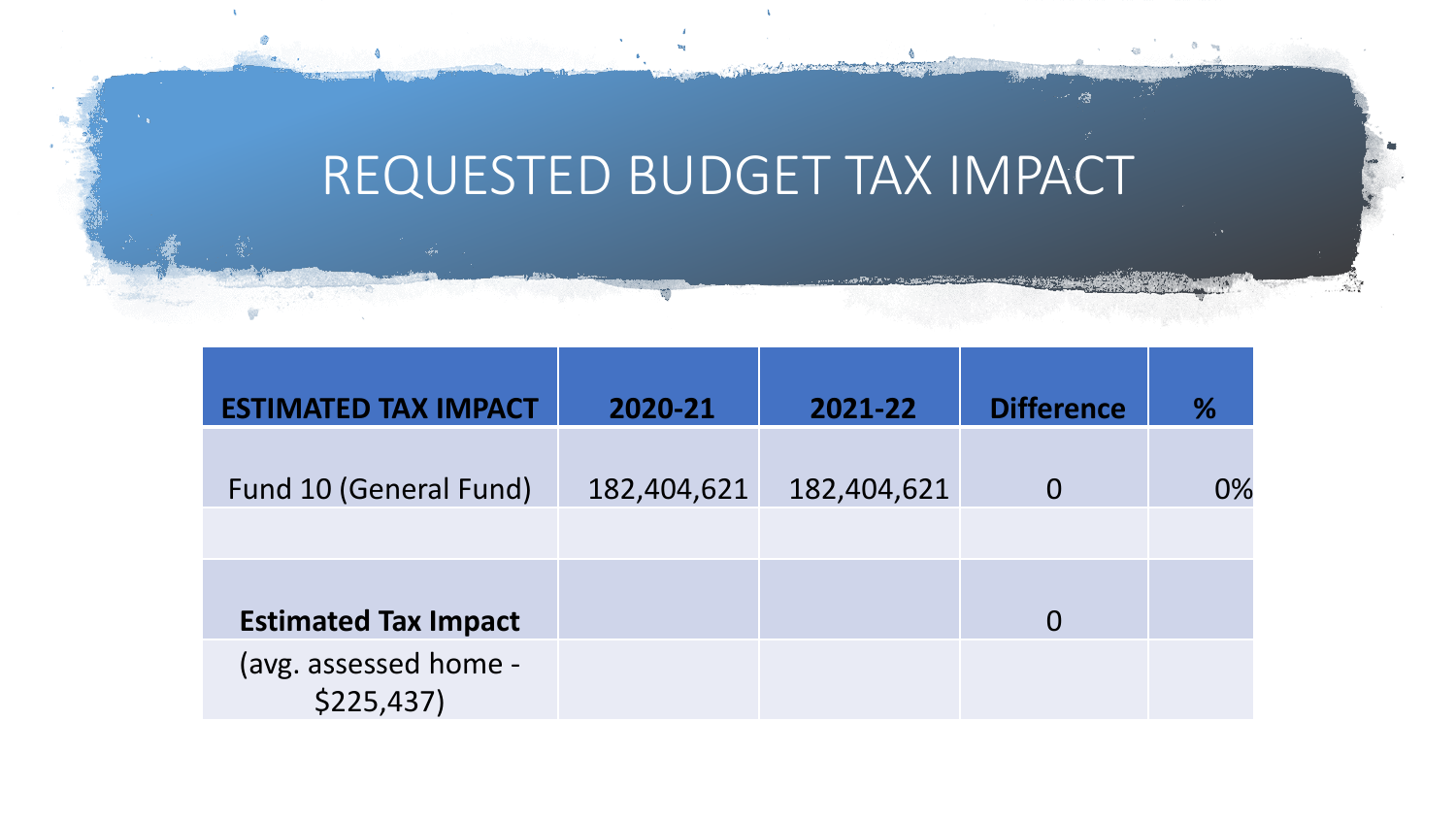### CUTS MADE TO REDUCE TAX LEVY

**Cuts to Budget: New Funding Requests:** *E-Sports, Robotics and Unified Sports* 

**Maintenance and Technology Equipment:** *Flooring Replacements and Asbestos Abatement Paving Athletic Field Backstop and Fencing Replacements HVAC Upgrades Maintenance and Technology Equipment*

*\*\*Banked Cap of 1,946,359 expires\*\**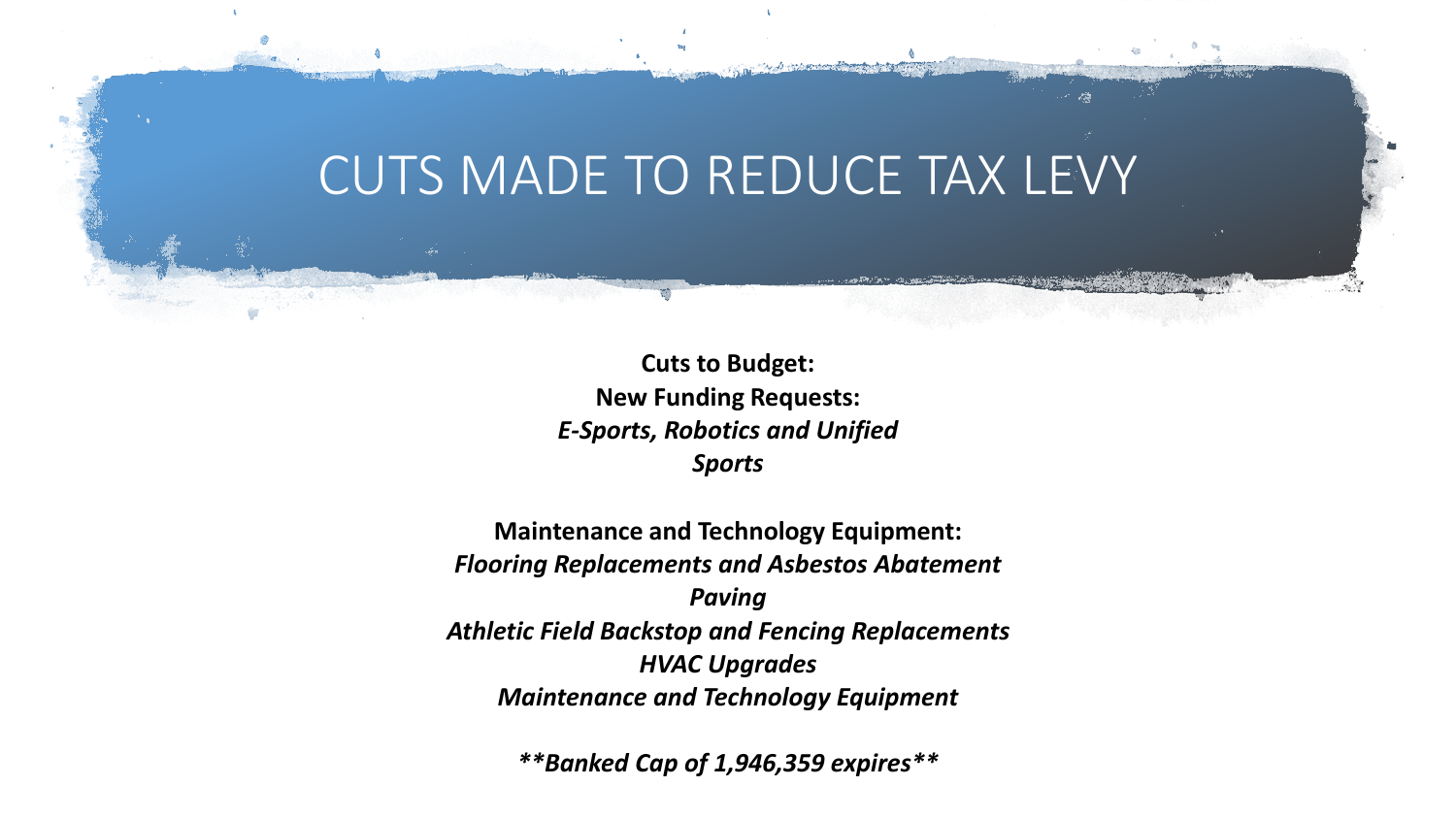# Special Revenue Fund - Grants

|                              |               |               | Proposed      |                   |                       |
|------------------------------|---------------|---------------|---------------|-------------------|-----------------------|
|                              | <b>Actual</b> | <b>Budget</b> | <b>Budget</b> |                   |                       |
|                              | 2019-20       | 2020-21       | 2021-22       | <b>Difference</b> | $\frac{\%}{\sqrt{2}}$ |
| <b>Expenditures/Revenues</b> |               |               |               |                   |                       |
| Title I                      | 968,443       | 1,141,029     | 969,875       | (171, 154)        | $-15.0%$              |
| Title II                     | 181,482       | 364,954       | 310,211       | (54, 743)         | $-15.0%$              |
| Title III/IV                 | 91,588        | 259,644       | 220,697       | (38, 947)         | $-15.0%$              |
| <b>IDEA</b>                  | 2,571,728     | 3,001,038     | 2,550,882     | (450, 156)        | $-15.0%$              |
| <b>Student Activity Fund</b> |               | 1,200,000     | 800,000       | (400,000)         | $-33.3%$              |
| <b>Other Grant Funds</b>     | 1,322,771     | 3,289,278     | 1,218,677     | (2,070,601)       | $-63.0%$              |
| <b>Total</b>                 | 5,136,012     | 9,255,943     | 6,070,342     | (3, 185, 601)     | $-34.4%$              |